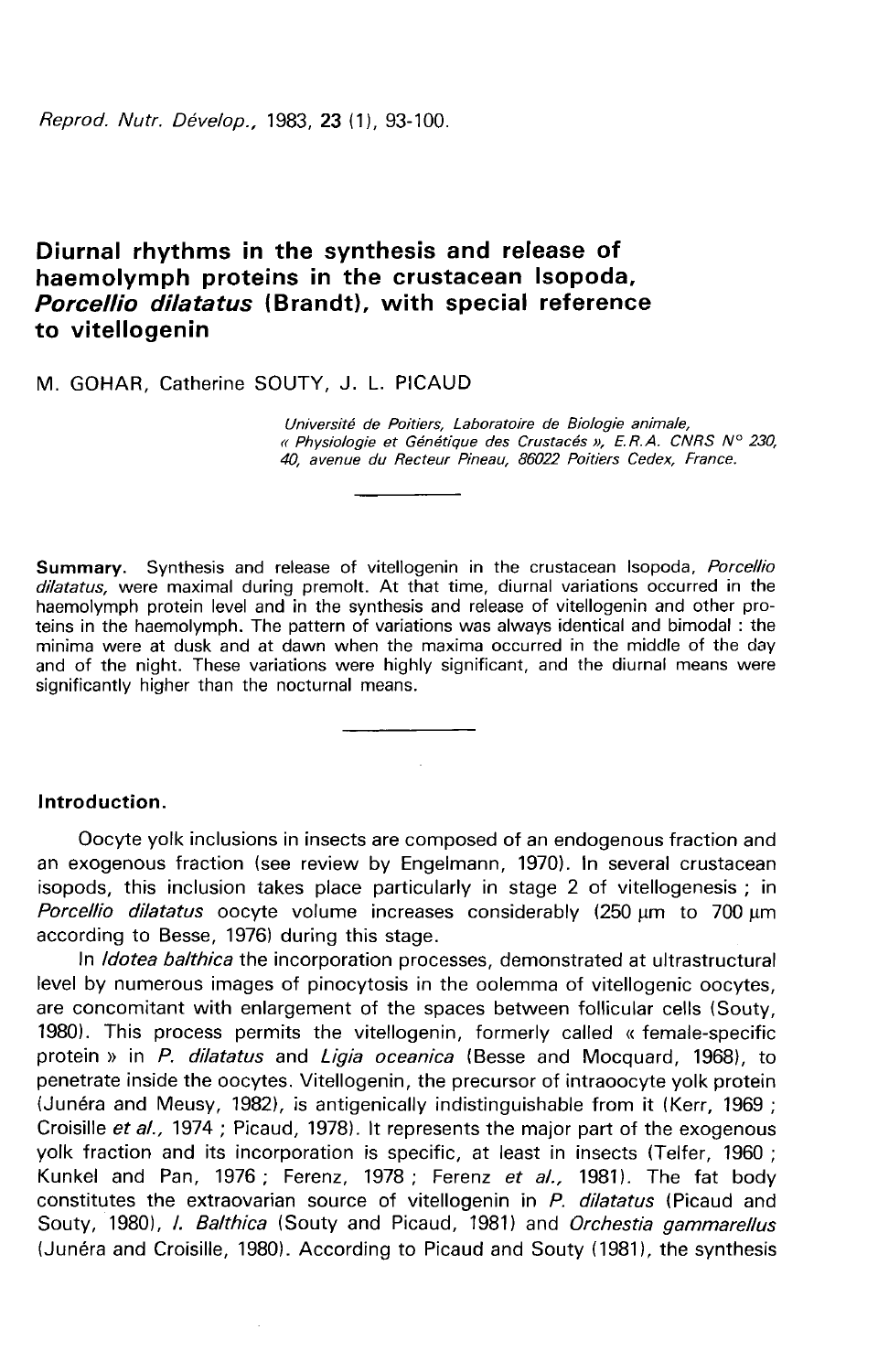and release of vitellogenin by the fat body of  $P$ . dilatatus undergoes changes during the molt cycle, being maximal in premolt, *i.e.* in the  $D_1''$ ,  $D_1'''$  and  $D_2a$ stages of Drach and Tchernigovtzeff (1967) adapted to P. dilatatus by Noulin (personal communication).

At these stages of the molt cycle we investigated putative diurnal changes in haemolymph protein levels and in synthesized and released vitellogenin and total protein over a given period.

#### Material and methods.

We used virgin females having the same origin and weighing between 90 and 130 mg ; they were the issue of a group reared under natural photoperiod at 20  $\degree$ C. At the end of January the females were isolated and submitted to a photoperiod of 14L : 10D. After they had been with males for one week, 95 % of them began to reproduce. In our experimental conditions, they were able to carry out several successive vitellogeneses. According to Mocquard et al. (1976), these females were in molt stages  $D_1''$  to  $D_2a$  9 to 13 days after pullus was released.



FIG. 1.  $-$  Time schedule used in radioactive labelling of haemolymph protein. Numbers: times of day. Black and white circles: photoperiod (14L: 10D).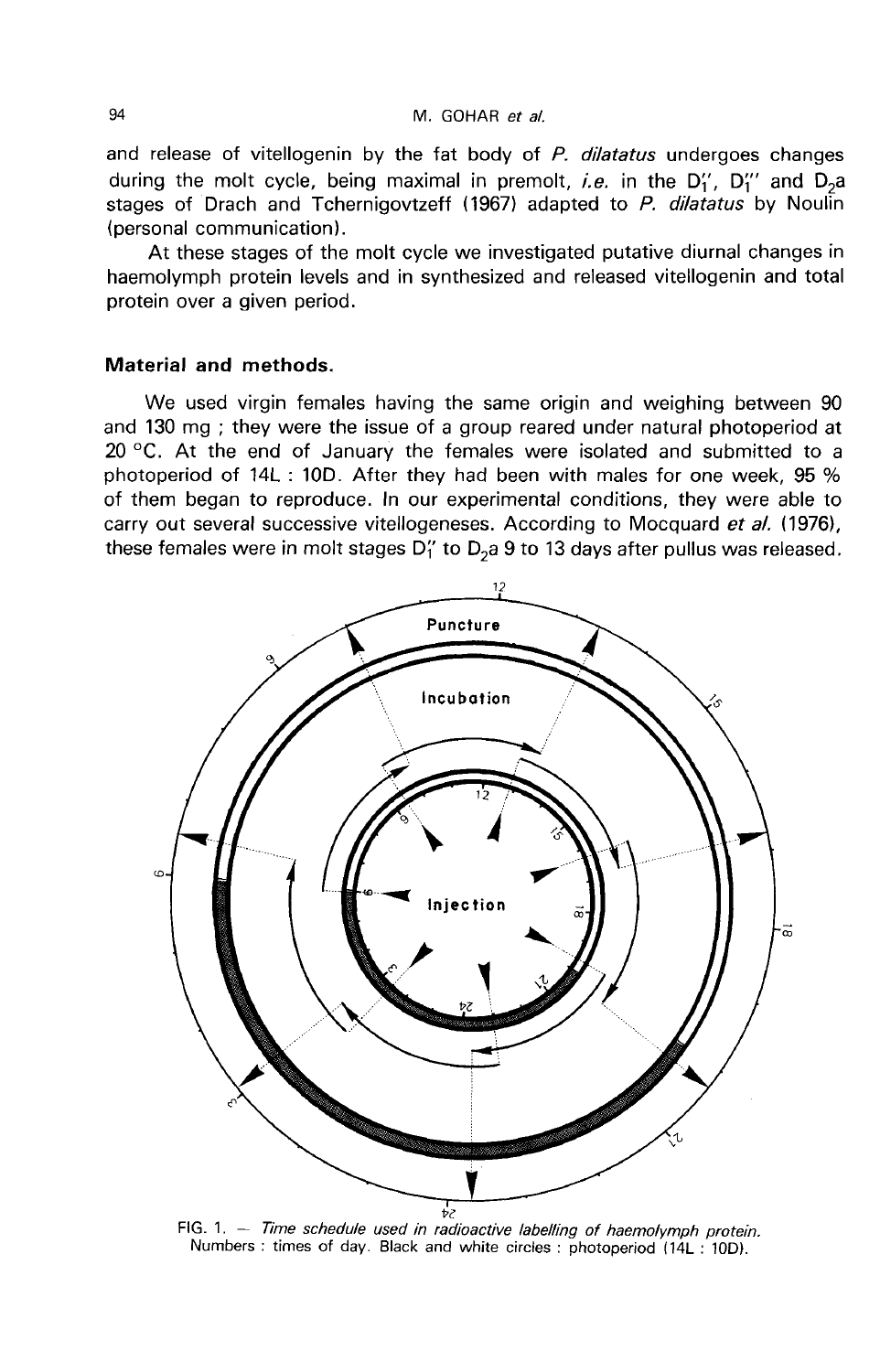At these presumed stages, several groups of females were tested at 7 points during the 24-hour period (fig. 1). To radioactively label the haemolymph proteins, each female was given an injection of 0.2  $\mu$ Ci of <sup>14</sup>C-leucine (Amersham<br>France ; specific activity = 350 mCi/mmole) contained in a volume of 4  $\mu$ . Four hours after injection,  $9 \mu$  of haemolymph were withdrawn from each female by puncture (fig. 1) and diluted in 600 ul of physiological solution.

For treatment, we used the protocol described by Souty and Picaud (1981), Picaud and Souty (1981) and summarized on figure 2. The antivitellogenin antiserum was prepared in rabbit by injecting an extract of ovaries in early stage 2 of vitellogenesis in which the vitellogenin and the vitellin composed the major part of the ovarian proteins (Picaud and Besse, 1973). This extract was rendered monospecific against those proteins by absorption with male haemolymph.



FIG. 2. - Methods of protein analysis.

 $S =$  three samples of 100  $\mu$  each; AS = antiserum. The amount of AS was determined by titration curves and microtests. AS added, incubated for 1 h at 30 °C and then overnight at 4 °C, ov. ext. = ovarian extract ; TCA = trichloracetic acid.

Total unlabelled proteins were measured by the method of Hartree (1972) at the time of puncture and expressed in  $\mu$ g of equivalent albumin.

The labelled proteins and vitellogenin were expressed in CPM per µl of haemolymph, thus giving the quantities synthesized during the 4 hrs between injection and puncture.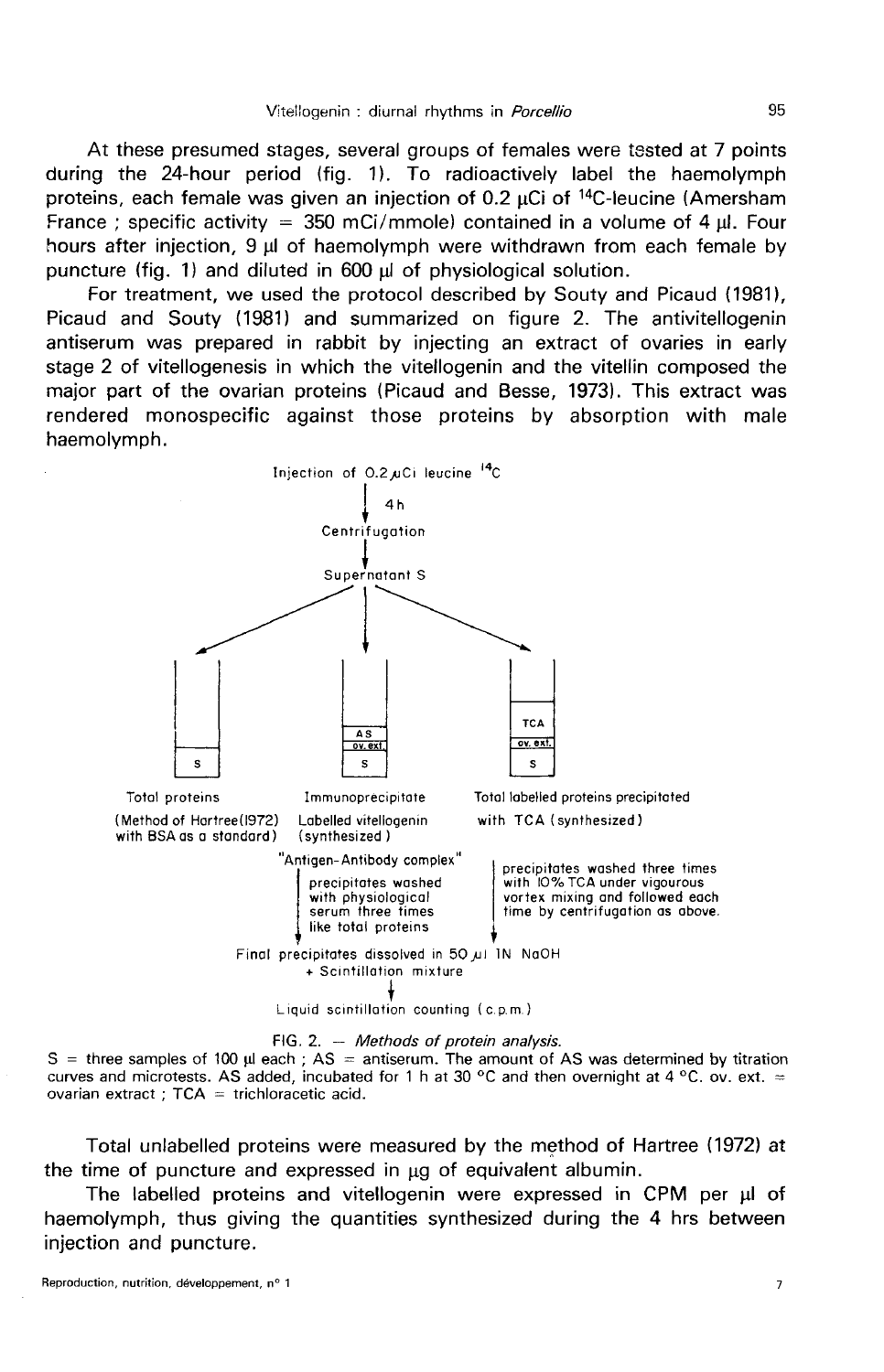At the end of each manipulation, 2 pereiopods were sampled, fixed, dehydrated and mounted to exactly determine molt cycle stage.

#### Results.

1. Haemolymph protein level. - Figure 3 shows data obtained on the levels of haemolymph protein. The lowest value occurred at the beginning of the dark phase ; the level then rapidly increased during the night and more slowly after daybreak, reaching a maximum at midday. This maximum was 75 % higher than daybreak, reaching a maximum at midday. This maximum was 75 % higher than<br>the minimum observed 7 h later. Protein level heterogeneity was significant at the<br>5  $\%$  level. The diurnal and nocturnal mean levels showed a sig difference at the 1 % level, the diurnal mean being 22 % higher than the nocturnal mean.



FIG. 3. - Haemolymph protein level. N = number of animals tested;  $\varphi$  = photoperiod (14L: 10D).

2. Synthesis and release of total haemolymph protein.  $-$  As the haemolymph protein level, that of the labelled protein of the haemolymph showed a minimal value at the beginning of the scotophase. Then, these synthesized and released proteins increased continuously during the night (fig. 4).

They were low in the early morning but maximal in the late morning. This maximum was 7 times higher than the minimum and diurnal fluctuation was significant at the 1  $\%$ <sub>00</sub> level. The diurnal mean was 70 % higher than the nocturnal mean, the difference being significant at the 1  $\%$  level.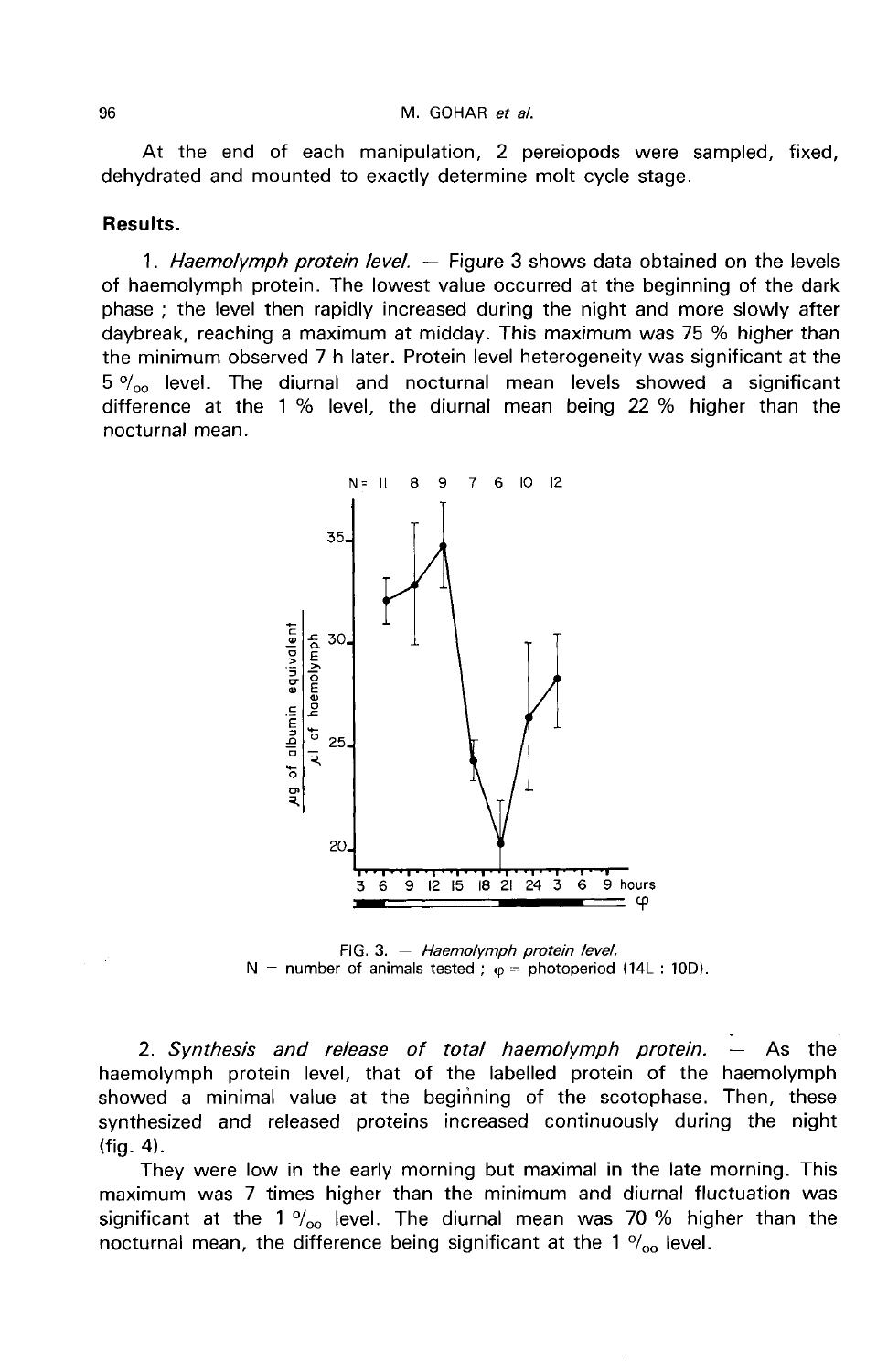3. Vitellogenin synthesis and release in the haemolymph. — The fluctuation of labelled haemolymph vitellogenin (fig. 5) during the 24-hour cycle was the same as that of the labelled haemolymph protein. The late morning maximum represented 13 times the minimum situated in the early night. The fluctuation of synthesized and released vitellogenin, significant at the 1  $\%$ <sub>oo</sub> level, was thus considerable. Compared to the diurnal and nocturnal means, the difference was significant at the 5  $\%$ <sub>00</sub> level with a diurnal mean 33 % higher than the nocturnal mean.



FIG. 4.  $-$  Synthesis and release of total protein in the haemolymph. Same symbols and conventions as figure 3.

FIG. 5. - Vitellogenin synthesis and release in haemolymph. Same symbols and conventions as figure 3.

Labelled vitellogenin, expressed in percentage of labelled total protein, also showed bimodal fluctuation during the day (significant at the 1  $\%$ <sub>00</sub> level) with a minimum of 57 % situated in the early night. Its highest value (99 %) occurred in the late night and the day-night difference was not significant at the 5 % level.

#### Discussion.

The data presented here demonstrate that the release of vitellogenin in P. dilatatus follows a diurnal rhythm in late vitellogenic females and in premolt. This large-amplitude rhythm, which must be considered in all studies on vitellogenin metabolism, nevertheless does not disagree with the results of Picaud and Souty (1981) cited previously since the studies were always carried out at the same hour.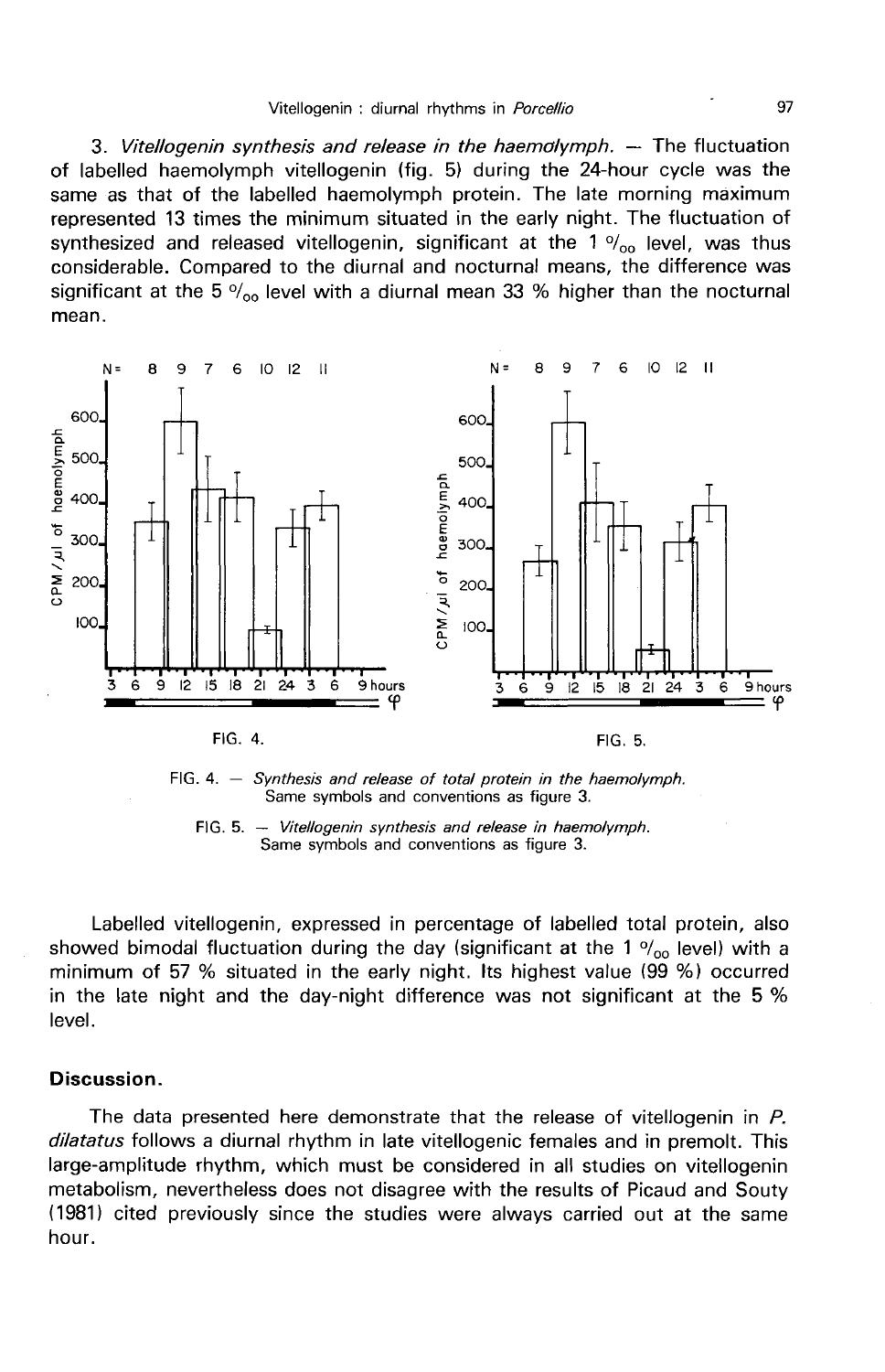During the 24-hour cycle the haemolymph protein level changed in the same way as did the synthesis and release of vitellogenin. However, according to electropherograms of vitellogenic females of P. dilatatus (Picaud and Besse, 1973), vitellogenin may represent 5 to 20 % of the total protein. The proportion of vitellogenin to total haemolymph protein in insects is situated within these limits : 5 % in *Diploptera punctata* (Mundall, Tobe and Stay, 1981) and 25 % in Locusta migratoria (Ferenz, 1978).

Consequently, the amount of vitellogenin does not appear to be large enough to explain the fluctuations of total protein by vitellogenin release according to diurnal rhythm. However synthesized and released vitellogenin represents at least 57 % and, on an average, 80 % of synthesized protein released in the haemolymph between injection and puncture. Thus, it is probable that a large part of the total proteins released at the rhythm we found, is not labelled, *i.e.* they were synthesized more than 4 h before they were released.

Wieser, Schweizer and Hartenstein (1979) studied protein catabolism in two crustacean isopods, Porcellio scaber and Oniscus asellus. According to these authors who used the males of these species, ammoniac excretion, reflecting protein turnover, follows a diurnal rhythm homologous to the one we observed. This would confirm the hypothesis of a protein-releasing rhythm in P. dilatatus, as described previously.

On the other hand, diurnal changes in the enzymatic activities of Penaeus kerathurus (Van Wormhoudt, Ceccaldi and Le Gal, 1972) are bimodal and approximately the reverse of the rhythms we found. The same phenomenon occurs for some enzymes of the abdominal muscle of *Palaemon squilla* (Trellu and Ceccaldi, 1977).

Finally, Chentoufi (1982) recently studying Armadillidium vulgare (Crustacea, Isopoda) showed a circadian rhythm for breathing that was similarly bimodal and in reverse phase with the rhythms of protein release in  $P$ . dilatatus.

## Conclusion.

Most of the physiological rhythms observed in this study present either maxima or minima at the borderline between day and night and inversely, indicating dependence on photoperiodic rhythms.

On the other hand, as the photoperiod is the principal external factor controlling reproduction in isopods  $(P.$  dilatatus : Mocquard et al., 1978; Armadillidium vulgare: Mocquard et al., 1980), it is possible that diurnal rhythms have direct control over reproduction.

The existence of such a rhythm offers a new field of investigation concerning vitellogenin. Moreover, vitellogenin, which is the object of much study, seems to be suitable for investigating diurnal rhythm control.

> Recu en juillet 1982. Accepté en août 1982.

Acknowledgements.  $-$  We wish to thank L. Nasreddine for typing the paper.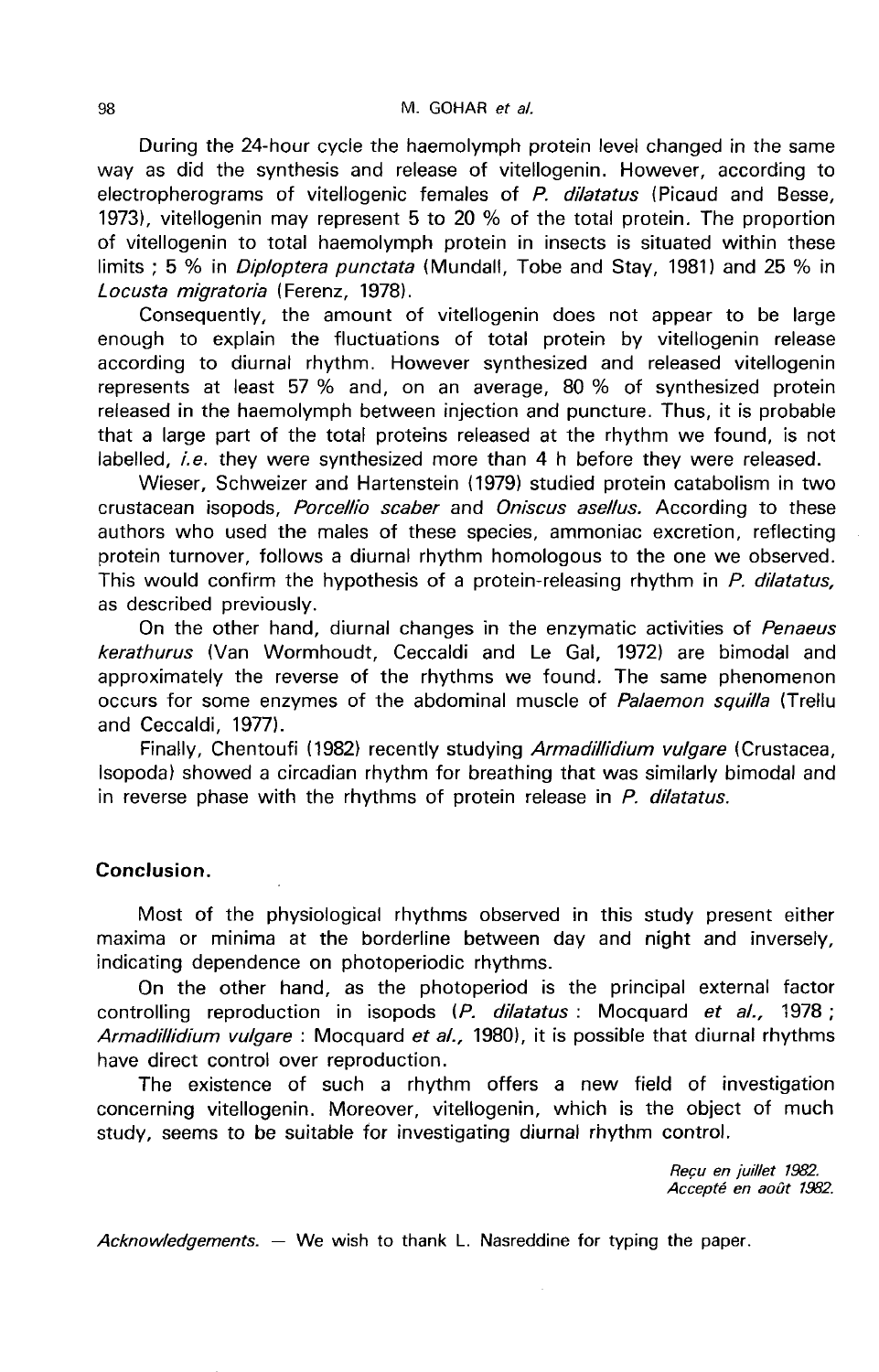Résumé. Rythme nycthéméral de synthèse et de libération de la vitellogénine et des protéines hémolymphatiques chez le crustacé lsopode terrestre, Porcellio dilatatus (Brandt).

Dans l'hémolymphe de l'isopode terrestre Porcellio dilatatus, le niveau maximum de synthèse et de libération de vitellogénine est atteint en prémue. A cette période du cycle de mue, on observe des variations nycthémérales du taux des protéines hémolymphatiques, de la synthèse et de la libération de vitellogénine et des autres protéines dans l'hémolymphe. Dans tous les cas, le schéma de variation est identique et bimoda! : au crépuscule et à l'aube se situent les minimums, au milieu du jour et de la nuit les maximums. Les variations observées sont hautement significatives et les moyennes diurnes sont significativement supérieures aux moyennes nocturnes.

#### References

- BESSE G., 1976. Contribution à l'étude expérimentale de la physiologie sexuelle femelle chez les Crustacés Isopodes terrestres. Th. Doct. Etat, Univ. Poitiers, CNRS, France nº 10, 13017.
- BESSE G., MOCQUARD J. P., 1968. Etude par électrophorèse des quantités relatives des protéines de l'hémolymphe d'individus normaux et de femelles castrées chez deux Crustacés Oniscoïdes : Porcellio dilatatus Brandt et Ligia oceanica L. C.R. Acad. Sci. Paris, Sér. D, 267, 2017-2019.
- CHENTOUFI A., 1982. Contribution à l'étude de l'écophysiologie d'Armadillidium vulgare (Crustacé, lsopode terrestrel. Th. 3e cycle, Univ. Poitiers.
- CROISILLE Y., JUNERA H., MEUSY J.-J., CHARNIAUX-COTTON H., 1974. The female-specific protein (vitellogenic protein) in Crustacea with particular reference to Orchestia gammarellus (Amphipoda). Amer. Zool., 14, 1219-1228.

DRACH P., TCHERNIGOVTZEFF C., 1967. Sur la methode de determination des stades d'intermue et son application générale aux Crustacés. Vie et Milieu Biol. mar., 18, 595-610.

- ENGELMANN F., 1970. The physiology of insect reproduction. Pergamon Press.
- FERENZ- H. J., 1978. Uptake of vitellogenin into developing oöcytes of Locusta migratoria. J. Insect Physiol., 24, 273-278.
- FERENZ H. J., LUBZENS E., GLASS H., 1981. Vitellin and vitellogenin incorporation by isolated obcytes of *Locusta migratoria migratoro*<sup>7</sup>des (R.F.). *J. Insect Physiol.*, **27, 869-875**.
- HARTREE E. F., 1972. Determination of protein : a modification of the lowry method that gives a linear photometric response. Anal. Biochem., 48, 422-427.
- JUNERA H., CROISILLE Y., 1980. Recherche du lieu de synthese de la vitellogenine chez le Crustacé Amphipode Orchestia gammarella (Pallas). Mise en évidence d'une activation de la synthese proteique dans le tissu adipeux sous-épidermique en liaison avec la production de vitellogénine. C.R. Acad. Sci. Paris, Sér. D, 290, 703-706.
- JUNERA H., MEUSY J. J., 1982. Vitellogenin and lipovitellins in Orchestia gammarellus (Pallas) (Crustacea, Amphipoda), labelling of subunits after in vivo administration of  ${}^{3}$ H-leucine. Experientia, 38, 252-253.
- KERR M. S., 1969. The hemolymph proteins of the blue crab, *Callinectes sapidus*. II. A lipoprotein serologically identical to oöcyte lipovitellin. Develop. Biol., 20, 1-17.
- KUNKEL J. G., PAN M. L., 1976. Selectivity of yolk protein uptake. Comparison of vitellogenins of two insects. J. Insect Physiol., 22, 809-818.
- MOCQUARD J. P., BESSE G., JUCHAULT P., LEGRAND J. J., MAISSIAT J., MARTIN G., Scription II. A inpoproteintion process of the Due clab, Califiectes sapidus. II. A inpoprotein<br>Serologically identical to occyte lipovitellin. Develop. Biol., 20, 1-17.<br>J. G., PAN M. L., 1976. Selectivity of yolk protein dilatatus Brandt, suivant leur état sexuel et les conditions d'élevage : température, photopériode et groupement. Bull. Ecol., 7, 297-314.
- MOCQUARD J. P., BESSE G., JUCHAULT P., LEGRAND J. J., MAISSIAT J., MARTIN G., PICAUD J. L., 1978. Action de la température et de la photopériode sur l'induction des mues parturielles des femelles de Porcellio dilatatus Brandt (Crustacé Isopode Oniscoïde). Arch. Zool. exp. Gén., 119, 409-432.